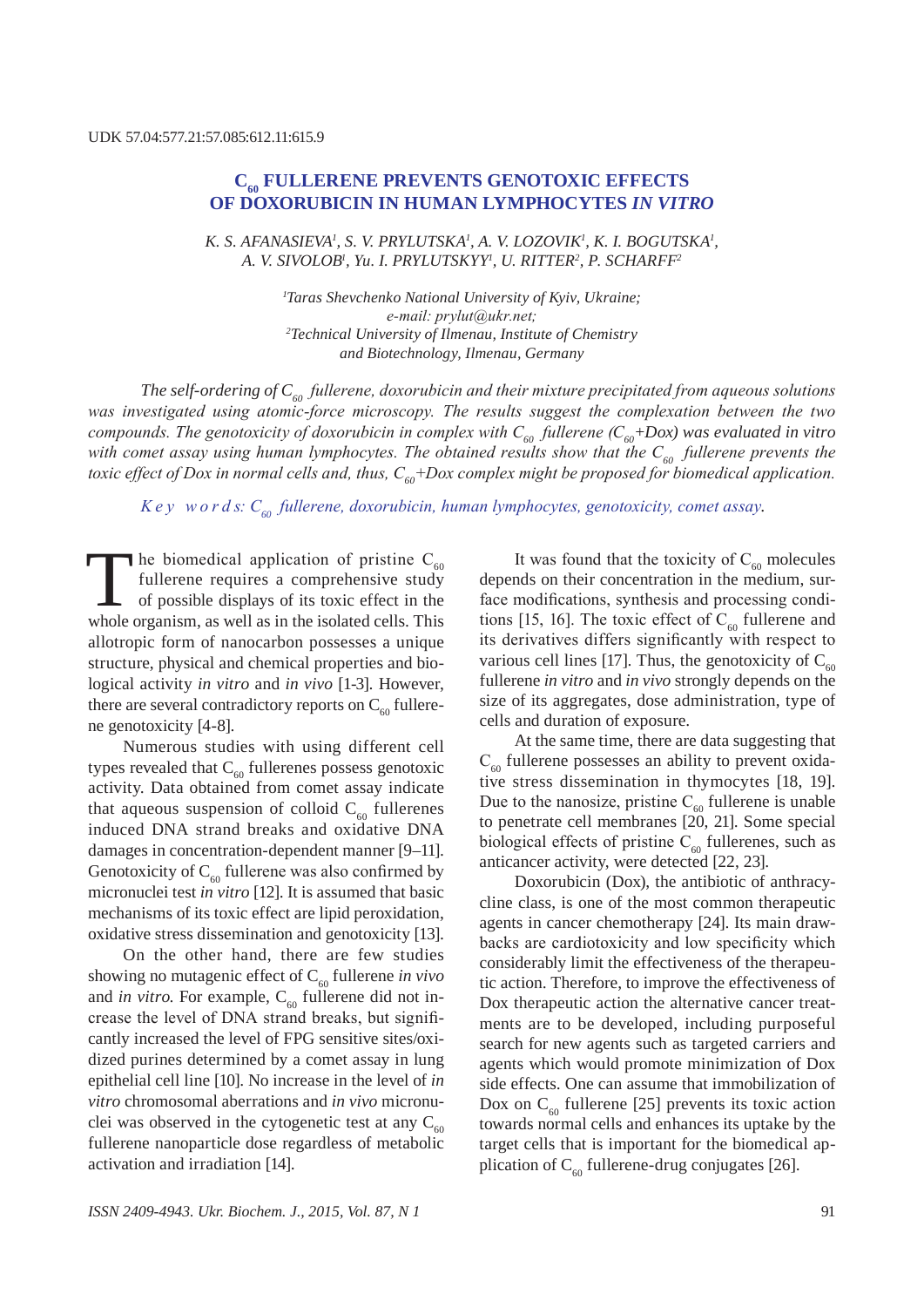The aim of this study was to evaluate and compare *in vitro* genotoxic effects of  $C_{60}$  fullerene, doxopubicin, and their complex  $(C_{60} + Dox)$  towards normal cells (human lymphocytes) using the comet assay technique.

### **Materials and Methods**

*Material preparation and characterization.*  A highly stable reproducible pristine  $C_{60}$  fullerene aqueous colloid solution  $(C_{60}FAS)$  in concentration 0.15 mg/ml was prepared according to protocol described in [27, 28].

Dox (Doxorubicin-TEVA, Pharmachemie B.V., 10 mg of lyophilized powder) dissolved in physiological solution (0.9% NaCl), with an initial concentration 0.15 mg/ml was used.

Dox was immobilized by the  $C_{60}$  fullerene according to protocol based on recent findings that  $C_{60}$  fullerene may act as an effective carrier of the antibiotic molecules (three Dox molecules per  $C_{60}$ ) fullerene), protecting them from water environment [25]:  $C_{60}$ FAS (0.15 mg/ml) and Dox solution (0.15 mg/ml) were mixed in 1:2 (volume ratio). The resulting mixture was treated for 20 min in the ultrasonic disperser, and then left for 12 h of magnetic stirring at room temperature. The absorption spectra of Dox solution and  $C_{60}$ +Dox mixture were measured in the wavelength range from 400 to 600 nm at room temperature. The pronounced hypochromic effect observed in the experiment indicates the formation of a stable complex between Dox and  $C_{60}$ fullerene [25].

The structural state of  $C_{60}$  fullerene, Dox, as well as  $C_{60}$ +Dox complex, in aqueous solutions was monitored using the atomic-force microscopy (AFM) on "Solver Pro M" system (NT-MDT, Russian Federation). A sample was deposited onto a cleaved mica substrate (V-1 Grade, SPI Supplies) by precipitation from a droplet of aqueous solution. The sample visualization was carried out in semi-contact (tapping) mode, and NSG10 (NT-MDT) probes were used. AFM measurements were performed after a complete evaporation of the solvent.

Comet assay. Human lymphocytes were obtained from finger-prick blood of healthy donors by separation of cells in a density gradient Histopaque 1077 (Sigma, USA) according to instructions of the manufacturer and then washed in 0.15 M NaCl twice. After washing,  $200 \mu l$  of cell suspension were shared equally into four parts and each aliquot was mixed with 250 µl of RPMI 1640 medium.  $C_{60}$  fullerene,

anticancer drug Dox, and complex of  $C_{60}$  fullerene with Dox were added at different concentrations to the lymphocyte suspensions in RPMI 1640 medium. The cells were incubated in the presence of these agents for 1 hour at 37 ºC and then washed once in 0.15 M NaCl. The suspension in the amount of 50 µl was mixed with 100 µl of 1% low-melting point agarose (Sigma, USA) at  $\sim$ 37 °C; 20 µl of the mixture were used to prepare a microscope slide covered with 1% high-melting point agarose.

Slides were kept for 3-5 min at room temperature until agarose polymerization and then placed in the lysis solution: 2.5 М NaCl, 100 mM ЕDTA, 10 mM Tris-HCl (рН 8.0), and 1% Triton X-100 (Ferak, Germany) which was added before use. Cells were exposed to lysis solution for 2 hours at 4 ºC. After the lysis, slides were washed with TBE buffer (89 mM Tris-Borat, 2 мМ EDTA, рН 7.5) and subjected to electrophoresis in the same buffer for 20 min at 4 ºC (1 V/cm, 300 mA).

After electrophoresis, slides were stained with 1.3 μg/ml of DAPI (Sigma, USA) and immediately analyzed under fluorescence microscope (LOMO, Russia) connected with Canon A570 camera (a total 100 to 200 cells on each slide were analyzed). The relative amount of DNA in the comet tail, the parameter that reflects the level of DNA damages, was determined using image analysis softwares Comet Assay IV (Perspective Instruments, UK) and CometScore (TriTec Corp., USA). Statistical analysis of the experimental data was performed using Student *t*-test (the level of significance was  $P \leq 0.05$ ).

### **Results and Discussion**

Structure of C<sub>60</sub> fullerene, Dox and their com*plex precipitated from aqueous solution.* AFM study of  $C_{60}$  fullerenes precipitated from their aqueous solution revealed that  $C_{60}$  molecules arranged singly  $(-0.7)$  nm in diameter) or in the form of their volume aggregates up to 60 nm in diameter (Fig. 1, *a*).

From the solution containing 0.15 M NaCl,  $C_{60}$ fullerenes precipitate in the form of 'island-like' aggregates, with the height no more than 0.7 nm spread on the surface (Fig. 1, *b*). NaCl crystals can be seen in Fig 1, *b* as white area, i.e. they have much larger height.

At water evaporation from the Dox solution and from the mixture of Dox with  $C_{\epsilon 0}$  fullerene containing NaCl, a non-homogeneous distribution of the precipitated material on the mica surface was observed. NaCl crystals were localized in the 'salt'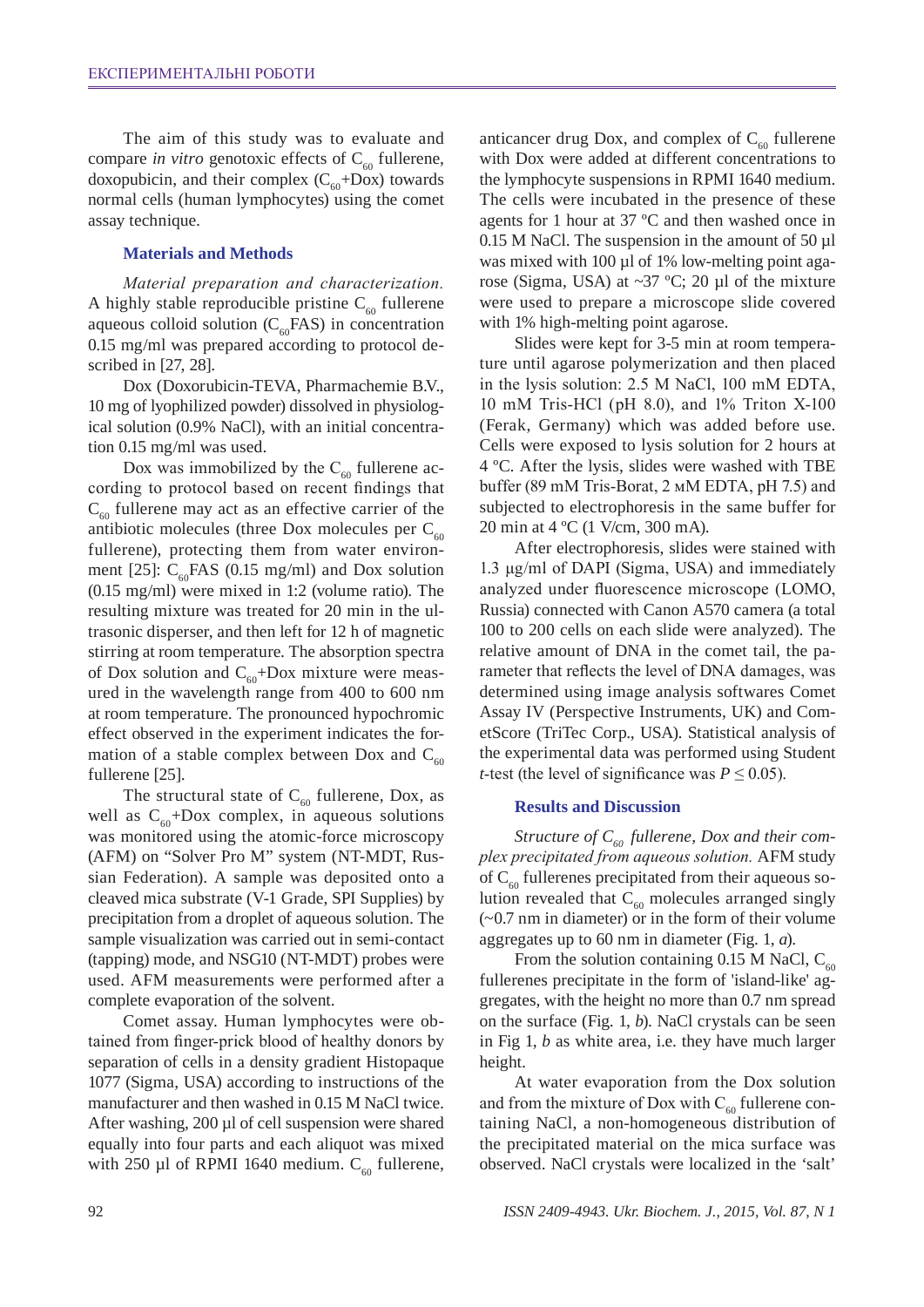

*Fig. 1. AFM image of C<sub>60</sub> fullerenes (0.15 mg/ml concentration) precipitated on the mica substrate from the aqueous solution (a) and from the aqueous solutions containing 0.15 M NaCl (b)*

spot, which was clearly seen under optical microscope. The area of the spot occupies ~50% of the whole surface initially covered by the solution. It was established that the main fraction of NaCl and the studied compounds, i.e. Dox or  $C_{60}$  fullerene, is localized within the 'salt' spot (the range of high concentration). In this region Dox molecules form ordered long-chain branched nanostructures with 6-20 nm height (Fig. 2, region I). In the vicinity of Dox, one can notice the nanocrystals of salt from physiological solution which are seen on the picture as white points (Fig. 2, region II). The height of these nanocrystals is approximately ~35 nm.

Study of the layer of  $C_{60}$  fullerene with Dox mixture showed that in the range of high concentration its structure is similar to that of the Dox layer (see Figs. 2 and 3). In the region of the surface away of the 'salt' spot (the range of low concentration), the structure of the layer of  $C_{60}$ +Dox containing system is seen as an island-like structure (Fig. 4), which is quite similar to the structure of  $C_{60}$  fullerene precipitated alone from the salt solution (Fig. 1, *b*). In contrast to  $C_{60}$  fullerene alone, the height of the observed islands formed in the presence of Dox is larger than 1 nm (Fig. 4). This implies the formation of molecular complexes of  $C_{60}$  fullerene with Dox. Recent studies [25] have shown that three Dox molecules may simultaneously bind to one  $C_{60}$  molecule without sterical overlapping so that the diameter of such complex should be about 1.38 nm.



*Fig. 2. AFM image of Dox (0.15 mg/ml concentration) precipitated from the aqueous solution containing 0.15 M NaCl. High concentration range (inside the salt spot) is shown. Two regions with nanocrystals formed preferentially by Dox (region I) and salt (region II) are indicated*

*Genotoxicity of C<sub>60</sub> fullerene, Dox and their complex.* Genotoxicity of  $C_{60}$  fullerene and Dox was tested using the comet assay. Several representative images of comets obtained after 20 min of electrophoresis of intact lymphocytes and cells treated with  $C_{60}$  fullerene, Dox, or their complex are shown in Fig. 5. In control experiments, when isolated cells were incubated in RPMI 1640 medium containing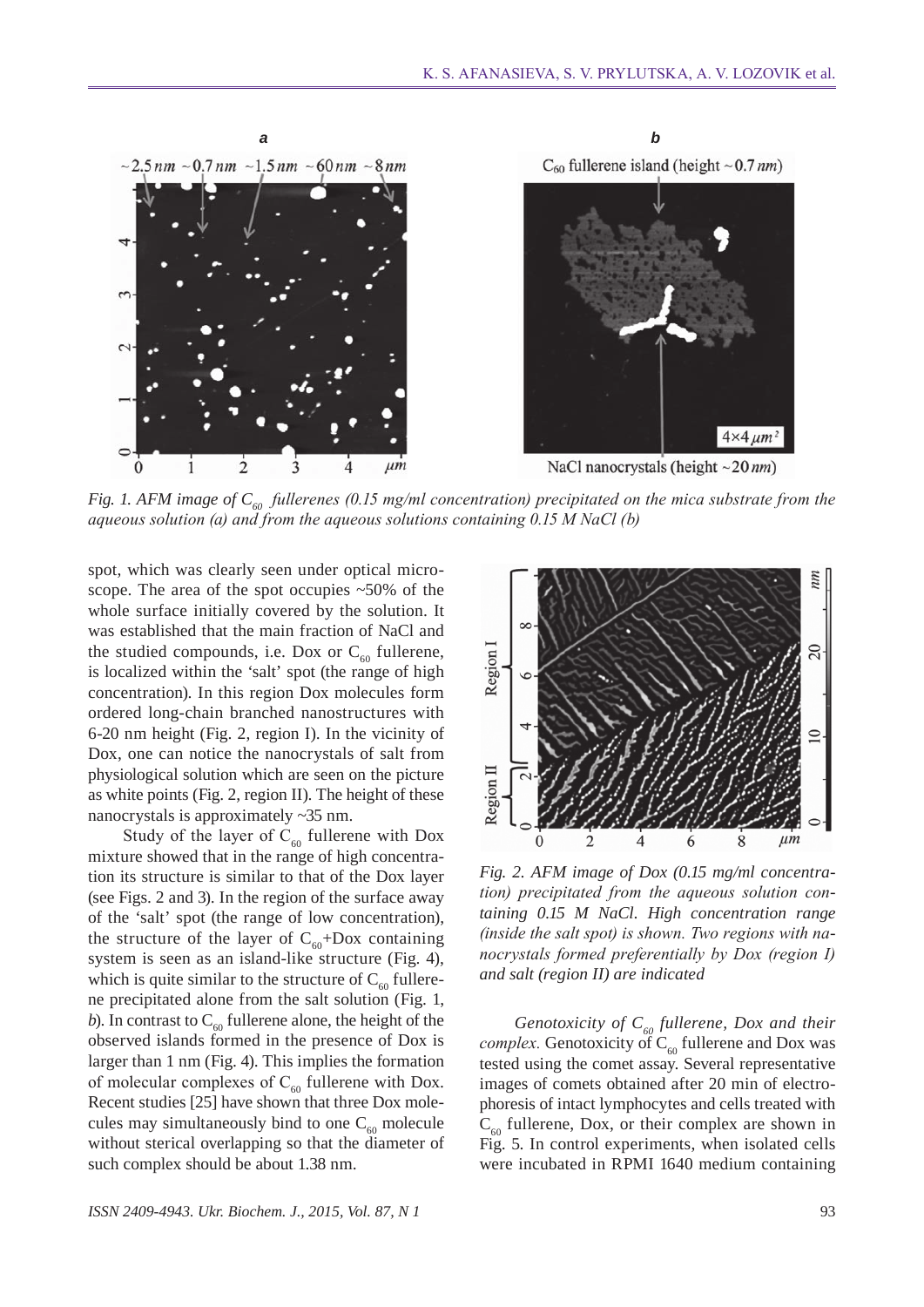

*Fig. 3. AFM image of*  $C_{60}$ *+Dox mixture (0.15 mg/ml of C60 fullerene per 0.15 mg/ml of Dox) precipitated on the mica substrate from the aqueous solution containing 0.15 M NaCl. High concentration range (inside the salt spot) is shown*

Dox concentration (0.01 mg/ml), Dox-treated cells showed the DNA damage level comparable with such level in control cells, but a significant increase of the average relative amount of DNA in comet tails up to 0.15 was observed after treatment with Dox at 0.03 mg/ml (Fig. 6). Anticancer effect of Dox implies two mechanisms of its action [31, 32]. As an antibiotic of anthracycline class Dox intercalates in DNA and, in this way, blocks DNA replication in cells undergoing division and, thus, causes their death [31]. Obviously, such effect is essential for dividing cells (e. g. cancer cells), not for non-dividing lymphocytes. On the other hand, Dox induces an appearance of the reactive oxygen species (ROS) in treated cells and, thus, may provoke DNA damage [31]. This mechanism of DNA damage should be valid for both dividing and non-dividing cells. We assume that concentration-dependent influence of Dox upon lymphocyte DNA is related to the ability of the drug to induce generation of ROS. Thus, ROS



*Fig. 4. AFM image of C<sub>60</sub>+Dox mixture (0.15 mg/ml of C<sub>60</sub><i>fullerene per 0.15 mg/ml of Dox) precipitated on the mica substrate from the aqueous solution containing 0.15 M NaCl (low concentration range). Right: crosssection along the indicated line*

common used antibiotics kanamycin and streptomycin, the average relative amount of DNA in the comet tails was  $0.06 \pm 0.01$ . This value corresponds to the DNA damage rate typically observed in intact differentiated cells [29, 30].

Culturing of lymphocytes with  $C_{60}$  fullerene at 0.005 mg/ml or 0.015 mg/ml did not change the rate of DNA damage, thus,  $C_{60}$  fullerene nanoparticles do not possess genotoxic effects in cells (Fig. 6). At low concentration in cells depends on Dox concentration in the medium.

Numerous studies argue that  $C_{60}$  fullerene nanoparticles possess an antioxidant activity [2, 19], and one may expect that they can reduce mutagenic effects of Dox associated with generation of ROS induction. To test this possibility, we investigated the DNA damage rate in cells treated with the  $C_{\epsilon 0}$ +Dox complex (Fig. 6). In the cells treated with the com-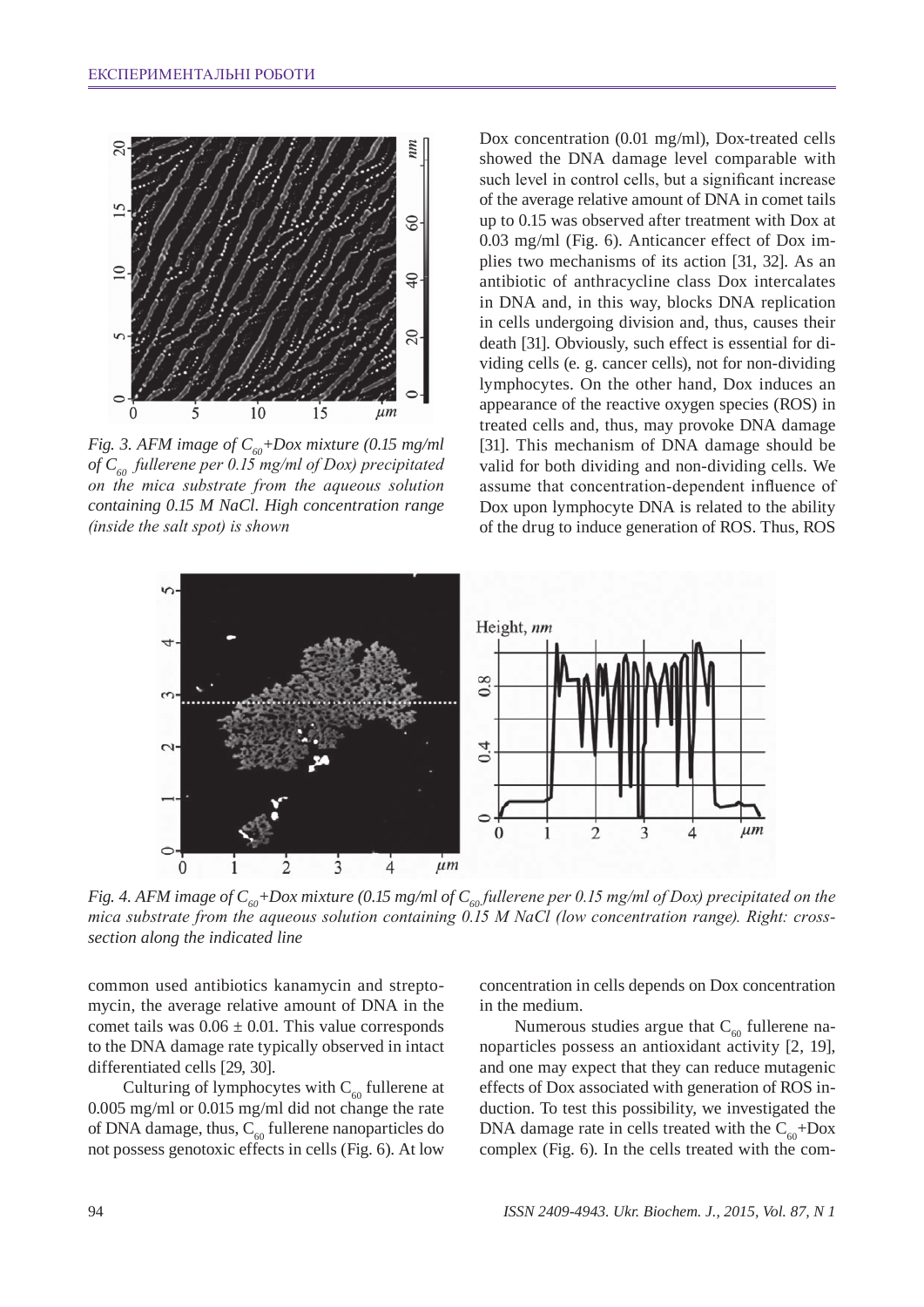

*Fig. 5. The representative comet images obtained after 20 min of electrophoresis of control cells (1); cells treated with Dox (0.03 µg/ml) in presence of*  $C_{60}$  *fullerene at 0.015 µg/ml (2); and with free Dox at 0.03 µg/ml (3)* 

plex, a significant decrease of the relative amount of DNA in the comet tails in comparison with free Dox was observed (in both cases – free Dox and Dox in the complex with  $C_{60}$  fullerene – drug concentrations were the same). It should be noted that the average relative amount of DNA in the comet tails in cells

treated with  $C_{60}$ +Dox complex was comparable with control cells despite a difference in comet morphology (Fig. 5). This difference implies that the co-incubation with  $C_{60}$ +Dox complex induces slight DNA fragmentation in treated cells that leads to comet tail formation. Nevertheless, the quantitative analysis



*Fig. 6. The relative amount of DNA in the comet tails (P) after 20 min of electrophoresis of control cells*  and cells treated with Dox,  $C_{60}$  fullerene or  $C_{60}$ +Dox complex. The average values for three independent *experiments are presented.* \* Statistically significant ( $P \le 0.05$ ) with regard to control cells; \*\* statistically *significant (* $P \le 0.05$ *) with regard to Dox treated cells*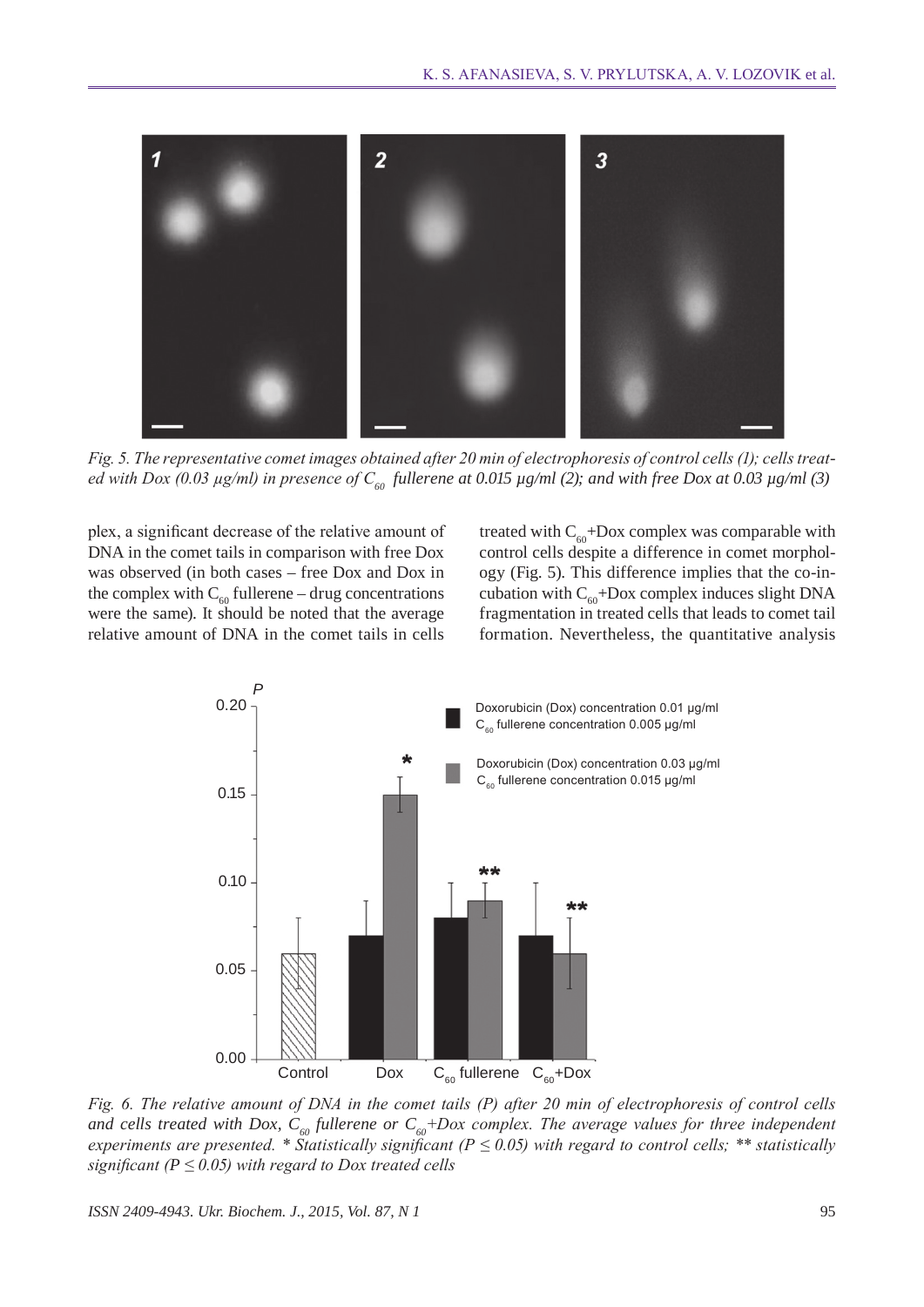shows the amount of this "migrated DNA" relative to all DNA in cells to be very small, i.e. approximately on the level of control (Fig. 6). Thus, the results of this study show that the  $C_{60}$  fullerene may prevent the toxic effects of Dox in normal cells.

Specific characteristics of structural self-organization of  $C_{60}$  fullerene in the presence of Dox were studied by using the AFM technique. The obtained results demonstrate the formation of  $C_{60}$ +Dox complexes. The genotoxicity of the complex was estimated *in vitro* using the comet assay. It was found that  $C_{60}$  fullerene nanoparticles do not possess genotoxic effect towards human lymphocytes. Moreover, the results indicate that  $C_{60}$  fullerene in such complex prevents the toxic effect of Dox towards normal cells. Thus, the  $C_{60}$ +Dox complex can be a promising agent used in antitumor therapy.

**Acknowledgments.** S. V. Prylutska is grateful to DAAD for support.

## **Фулерен C60 запобігає генотоксичній дії доксорубіцину на лімфоцити людини** *in vitro*

*К. С. Афанасьєва<sup>1</sup> , С. В. Прилуцька<sup>1</sup> , О. В. Лозовик<sup>1</sup> , К. І. Богуцька<sup>1</sup> , А. В. Сиволоб<sup>1</sup> , Ю. І. Прилуцький<sup>1</sup> , У. Ріттер<sup>2</sup> , П. Шарфф<sup>2</sup>*

1 Київський національний університет імені Тараса Шевченка, Україна; e-mail: prylut@ukr.net; 2 Технічний університет Ілменау, Інститут хімії і біотехнології, Ілменау, ФРН

Самоорганізація фулерену  $C_{60}$ , доксорубіцину та їх суміші, осаджених із водних розчинів, була досліджена з використанням методу атомно-силової мікроскопії. Результати передбачають комплексоутворення між цими двома препаратами. Генотоксичність комплексу фулерену  $C_{60}$  із доксорубіцином  $(C_{60} + \text{J0kc})$ оцінювали *in vitro* на лімфоцитах людини за допомогою методу ДНК-комет. Одержані результати демонструють, що фулерен С<sub>60</sub> запобігає токсичній дії Докс на нормальні клітини і, відповідно, комплекс  $C_{60}$ +Докс може бути використаний у біомедичних цілях.

Ключові слова: фулерен С<sub>60</sub>, доксорубіцин, лімфоцити людини, генотоксичність, метод ДНК-комет.

### **Фуллерен C60 предотвращает генотоксическое действие доксорубицина на лимфоциты человека** *in vitro*

*Е. С. Афанасьева<sup>1</sup> , С. В. Прилуцкая<sup>1</sup> ,* 

*A. В. Лозовик<sup>1</sup> , Е. И. Богуцкая<sup>1</sup> ,* 

*А. В. Сиволоб<sup>1</sup> , Ю. И. Прилуцкий<sup>1</sup> ,* 

*У. Риттер<sup>2</sup> , П. Шарфф<sup>2</sup>*

1 Киевский национальный университет имени Тараса Шевченко, Украина; e-mail: prylut@ukr.net;

2 Технический университет Илменау, Институт химии и биотехнологии, Илменау, ФРГ

Самоорганизация фуллерена С<sub>60</sub>, доксорубицина и их смеси, осажденных из водных растворов, была исследована с использованием метода атомно-силовой микроскопии. Результаты предполагают комплексообразование между этими двумя препаратами. Генотоксичность комплекса фуллерена С<sub>60</sub> с доксорубицином (С60+Докс) оценивали *in vitro* на лимфоцитах человека с помощью метода ДНК-комет. Полученные результаты показали, что фуллерен  $C_{60}$ предотвращает токсическое действие Докс на нормальные клетки и, следовательно, комплекс С60+Докс может быть использован в биомедицинских целях.

Ключевые слова: фуллерен С<sub>60</sub>, доксорубицин, лимфоциты человека, генотоксичность, метод ДНК-комет.

### **References**

- 1. Anilkumar P., Lu F., Cao L., Luo P. G., Liu J. H., Sahu S., Tackett K. N., Wang Y., Sun Y. P. Fullerenes for Applications in Biology and Medicine. *Curr. Med. Chem*. 2011;18 (14):2045- 2059.
- 2. Medicinal chemistry and pharmacological potential of fullerenes and carbon nanotubes. Series: Carbon materials: chemistry and physics. Cataldo F., Da Ros T. (eds.). Netherlands: Springer, 2008;1:408 р.
- 3. Fullerenes. Principles and applications. Eds.: Langa de la Puente F., Nierengarten J. F. Cambridge: RSC Edition, 2007. 400 p.
- 4. Andrievsky G., Klochkov V., Derevyanchenko L. Is C60 fullerene molecule toxic?! *Fullerenes, Nanotubes, Carbon Nanostruct.* 2005;13:363- 376.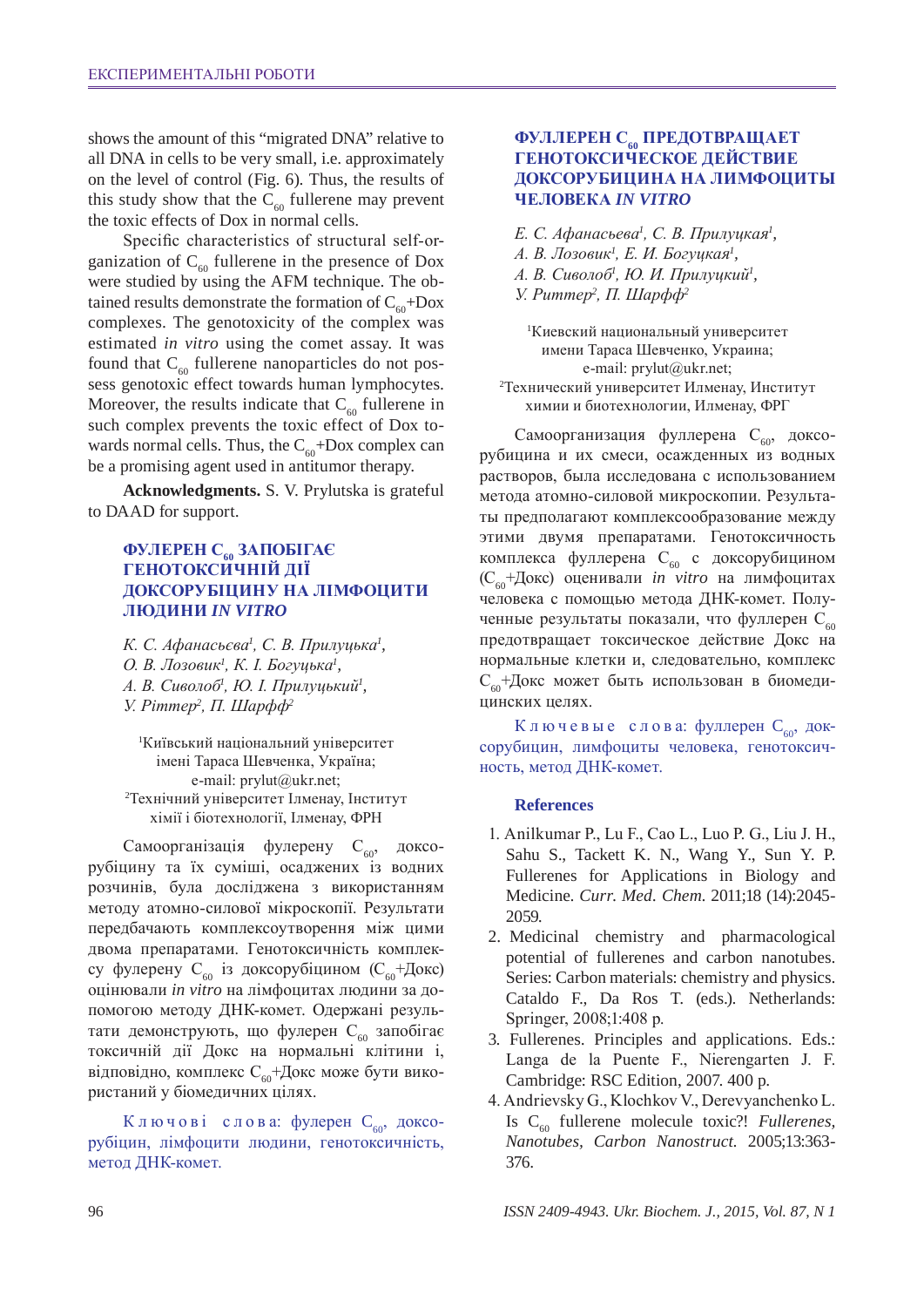- 5. Ema M., Tanaka J., Kobayashi N., Naya M., Endoh S., Maru J., Hosoi M., Nagai M., Nakajima M., Hayashi M., Nakanishi J. Genotoxicity evaluation of fullerene  $C_{60}$ nanoparticles in a comet assay using lung cells of intratracheally instilled rats. *Regul. Toxicol. Pharmacol.* 2012;62(3):419-424.
- 6. Folkmann J. K., Risom L., Jacobsen N. R., Wallin H., Loft S., Møller P. Oxidatively Damaged DNA in Rats Exposed by Oral Gavage to  $C_{60}$  Fullerenes and Single-Walled Carbon Nanotubes. *Environ. Health Perspect.* 2009;117(5):703-708.
- 7. Matsuda S., Matsui S., Shimizu Y., Matsuda T. Genotoxicity of colloidal fullerene C<sub>60</sub>. *Environ. Sci. Technol.* 2011;45(9):4133–4138.
- 8. Wallin H., Jacobsen N. R., White P. A., Gingerich J., Møller P. , Loft S., Vogel U. Mutagenicity of Carbon Nanomaterials. *J. Biomed. Nanotechnol.* 2011;7(1): 29.
- 9. Dhawan A., Taurozzi J. S., Pandey A. K., ShanW., Miller S. M., Hashsham S. A., Tarabara V. V. Stable colloidal dispersions of  $C_{60}$  fullerenes in water: evidence for genotoxicity. *Environ. Sci Technol.* 2006;40(23):7394–7401.
- 10. Jacobsen N. R., Pojana G., White P., Møller P., Cohn C. A., Korsholm K. S., Vogel U., Marcomini A., Loft S., Wallin H. Genotoxicity, cytotoxicity, and reactive oxygen species induced by single-walled carbon nanotubes and C(60) fullerenes in the FE1-Mutatrade markMouse lung epithelial cells. *Environ. Mol. Mutagen.* 2008;49(6):476-487.
- 11. Al-Subiai S. N., Arlt V. M., Frickers P. E., Readman J. W., Stolpe B., Lead J. R., MoodyA.J., Jha A. N. Merging nano-genotoxicology with eco-genotoxicology: an integrated approach to determine interactive genotoxic and sub-lethal toxic effects of  $C_{60}$  fullerenes and fluoranthene in marine mussels, *Mytilus sp. Mut. Res. Genetic Toxicol. Environ. Mutagen*. 2012;745(1-2):92-103.
- 12. Totsuka Y., Higuchi T., Imai T., Nishikawa A., Nohmi T., Kato T., Masuda S., Kinae N., Hiyoshi K., Ogo S., Kawanishi M., Yagi T., Ichinose T., Fukumori N., Watanabe M., Sugimura T., Wakabayashi K. Genotoxicity of nano/microparticles in *in vitro* micronuclei, *in vivo* comet and mutation assay systems. *Part Fibre Toxicol.* 2009;6:23-38.
- 13. Rouse J. G., Yang J., Barron A. R., Monteiro-Reviere N. A. Fullerene-based amino acid nano-

particle interactions with human epidermal keratinocytes. *Toxicol. in vitro*. 2006;20(8):1313- 1320.

- 14. Shinohara N., Matsumoto K., Endoh S., Maru J., Nakanishi J. *In vitro* and *in vivo* genotoxicity tests on fullerene  $C_{60}$  nanoparticles. *Toxicol*. *Lett.* 2009;191(2-3):289-296.
- 15. Johnston H. J., Hutchison G. R., Christensen F. M., Aschberger K., Stone V. The biological mechanisms and physicochemical characteristics responsible for driving fullerene toxicity. *Toxicol. Sci.* 2010;114(2):162-182.
- 16. Aschberger K., Johnston H. J., Stone V., Aitken R. J. , Tran C. L., Hankin S. M., Peters S. A. K., Christensen F. M. Review of fullerene toxicity and exposure – Appraisal of a human health risk assessment, based on open literature. *Regul. Toxicol. Pharmacol.* 2010;58(3):455-473.
- 17. Su Y., Xu J. Y., Shen P., Li J., Wang L., Li Q., Li W., Xu G. T., Fan C., Huang Q. Cellular uptake and cytotoxic evaluation of fullerenol in different cell lines. *Toxicology*. 2010;269(2):155- 159.
- 18. Prylutska S. V., Grynyuk I. I., Matyshevska O. P., Prylutskyy Yu. I., Ritter U., Scharff P. Antioxidant properties of  $C_{60}$  fullerenes *in vitro*. *Fullerenes, Nanotubes, Carbon Nanostruct.*  2008;16(5-6):698-705.
- 19. Prylutska S. V., Grynyuk I. I., Grebinyk S. M., Matyshevska O. P., Prylutskyy Y. I., Ritter U., Siegmund C., Scharff P. Comparative study of biological action of fullerenes  $C_{60}$  and carbon nanotubes in thymus cells. *Mat. wiss. Werkstofftech.* 2009;40:238-241.
- 20. Foley S., Crowley C., Smaihi M., Bonfils C., Erlanger B. F., Seta P., Larroque C. Cellular localisation of a water-soluble fullerene derivative. *Biochem. Biophys. Res. Commun.* 2002;294(1):116-119.
- 21. Prylutska S., Bilyy R., Overchuk M., Bychko A., Andreichenko K., Stoika R., Rybalchenko V., Prylutskyy Yu., TsierkezosN. G., Ritter U. Water-soluble pristine fullerenes  $C_{60}$  increase the specific conductivity and capacity of lipid model membrane and form the channels n cellular plasma membrane. *J. Biomed. Nanotechnol.* 2012;8(3):522-527.
- 22. Prylutska S. V., Burlaka A. P., Klymenko P. P., Grynyuk I. I., Prylutskyy Yu. I., Schütze Ch., Ritte U. Using watersoluble  $C_{60}$  fullerenes